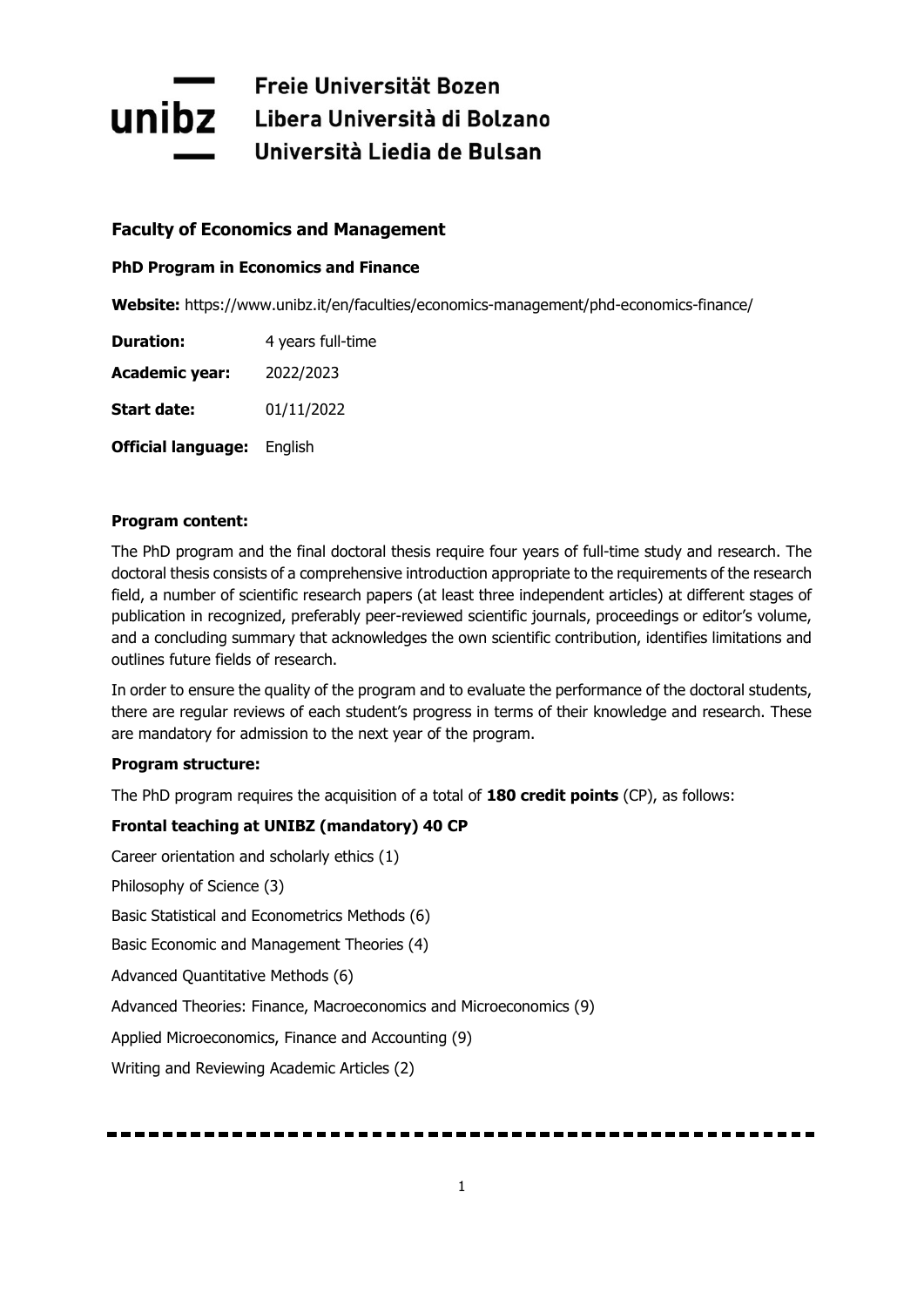# **Specialized PhD Education (mand.) 30 CP**

At least five 'modules' of instruction from summer courses, classes at other institutions or similar courses, depending on special research focus and individual needs.

PhD supervisors assist students in defining and selecting these type of activities with reference to the particular research objectives and questions, and evaluate their success.

## **Conferences / Research Seminars (2nd, 3rd and 4th year) 40 CP**

Papers accepted for peer-reviewed international conference (10 CPs each, mandatory)

Papers accepted for peer-reviewed national conference (5 CPs each, free choice)

Participation in other seminars (2 CPs each, free choice)

The PHD supervisor and the PhD program committee will help the student to find these type of activities, as well as support and access their participation.

## **Research Presentations (mand.) 50 CP**

Research Proposal (end of 1st year) (10 CP)

Progress Report and Working Paper (end of 2nd year) (20 CP)

Progress Report and Working Paper (end of 3rd year) (20 CP)

PhD supervisors will assist students in preparing for the annual review and submit an evaluation proposal to the PhD program committee (Collegio). The Collegio decides on the continuation of the research and the scholarship.

## **Study abroad (mand.) (2nd and 3rd year) 20 CP**

Completion of at least four months abroad.

The Phd supervisor and the PhD program committee will help students to set up their study abroad, as well as support and access their participation.

Further extracurricular activities may be attended, as an enrichment of the program, at any other university with which Unibz has entered into special agreements.

## **Program timeline:**

#### **1st year**

The PhD student must propose a first and a second supervisor who will be officially assigned by the PhD program committee. One of the two supervisors must be a member of the PhD program committee. This assignment should be done as soon as possible.

The first year primarily serves to impart knowledge within the framework of general and specialized courses. Each doctoral student has a personal budget to attend for example specialized courses at other institutions. Depending on the area of specialization, doctoral students will be introduced to the writing of scientific articles (e.g. literature review) already in the first year.

Admission to the second year is decided by the PhD program committee. In addition to a minimum number of credit points to be achieved in the basic courses (at least 24 out of 34 CPs), a complete research proposal with research objective and questions; theoretical and empirical approach; project plan including scientific output needs to be submitted. The research proposal will be evaluated by the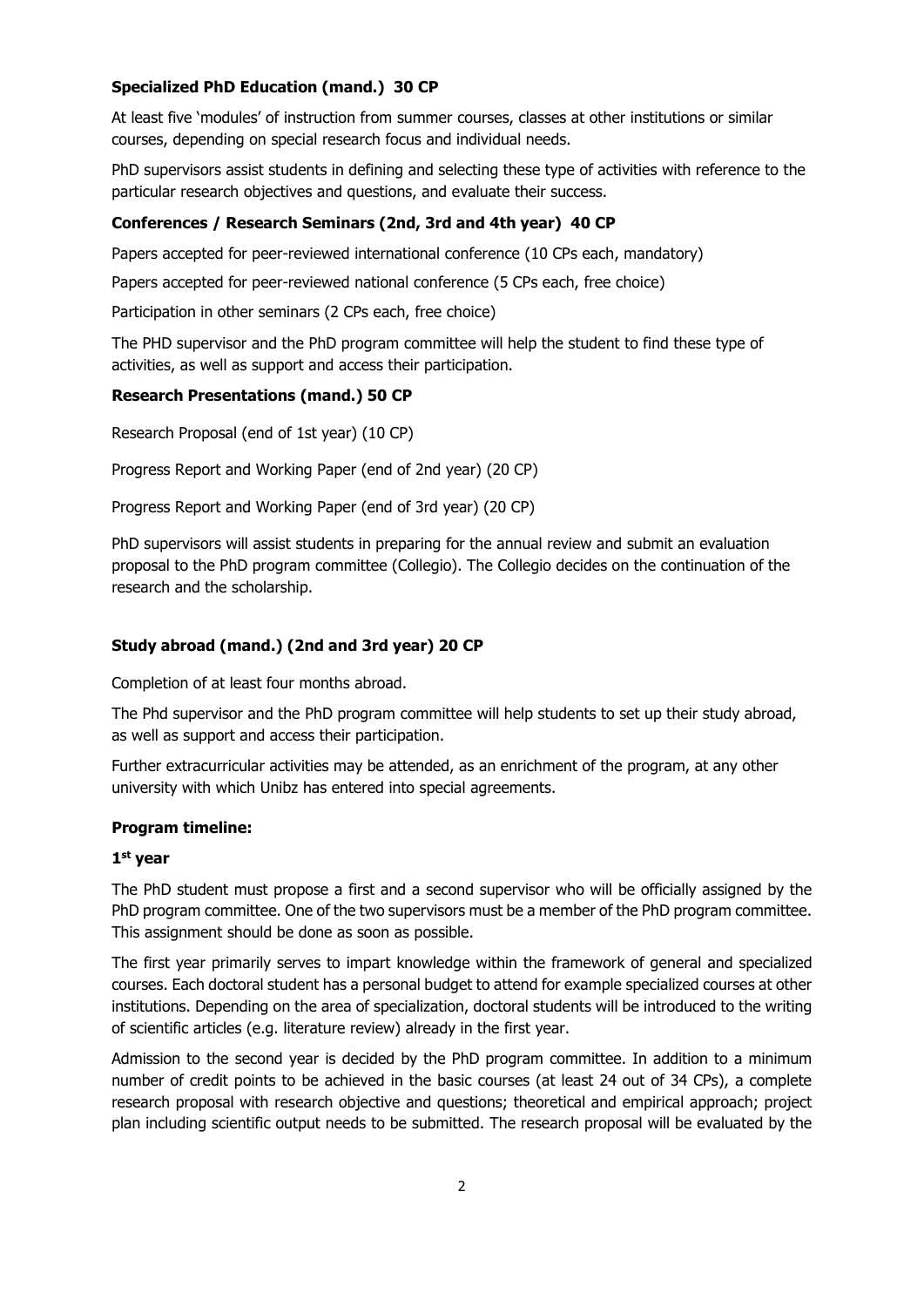first and second supervisor and presented to the PhD program committee. PhD students may be required to revise their proposal within a reasonable period of time ('accepted with revisions'). In the worst case, the proposal is rejected and the student will not be passed to the next year.

## **2nd year**

The second year of study serves to deepen one's knowledge about the relevant methods and theories that are necessary for understanding and researching the selected economic issues and phenomena. This is done in close coordination with a student's supervisor and is typically accomplished with the attendance of specialized seminars, summer schools or courses at international research institutes and universities.

Since a successful academic career increasingly needs skills of appropriate communication of research content and teaching, specialized courses and voluntary supplementary tutorials, for example within the framework of Studium Generale, are part of the structured doctoral training.

In addition, doctoral students will be enabled and supported to write scientific papers in cooperation with other researchers and to succeed in competitions (especially international, peer-reviewed conferences and journals).

During the last months of the second year, PhD students must draft and submit a complete working paper as well as an updated report on the progress of the research activities ("progress report"). The latter will state the activities carried out in the current year and describes the research and publication plan for the next 2 years. The progress report will be presented to the PhD program committee and other interested members of the faculty.

The amount and content of the compulsory study abroad, the attendance of complementary courses or courses that are still missing along with working paper and the progress report will be evaluated by the PhD program committee. A positive evaluation is a prerequisite for admission to the third year of study.

# **3rd year**

In the third year of their studies, doctoral students should concentrate on carrying out, continuing and communicating their research, both at the Free University of Bozen/Bolzano and in the context of visits to international research institutes and universities.

With the support of the supervisors, particular focus will be on the successful submission of research papers to academic journals, conferences or working paper series of the sector.

As in previous years, candidates must submit a report on the results achieved. Again, submitted articles and/or working papers and an updated progress report must be submitted in the last months of the PhD year. These will be presented to the PhD program committee and other interested members of the faculty.

The completion of all outstanding mandatory components of the PhD program except for those scheduled for the final year and the positive evaluation of the achieved research outputs and activities (e.g. accepted conference paper) by the PhD program committee are again prerequisites for admission to the final year of study.

# **4th year**

In the last year of the PhD program, the scientific articles must be revised ('rewrite and resubmit'), more must be written if necessary and the cumulative dissertation outlined above must be written. In order to avoid misunderstandings, it is explicitly pointed out that the preparation of at least three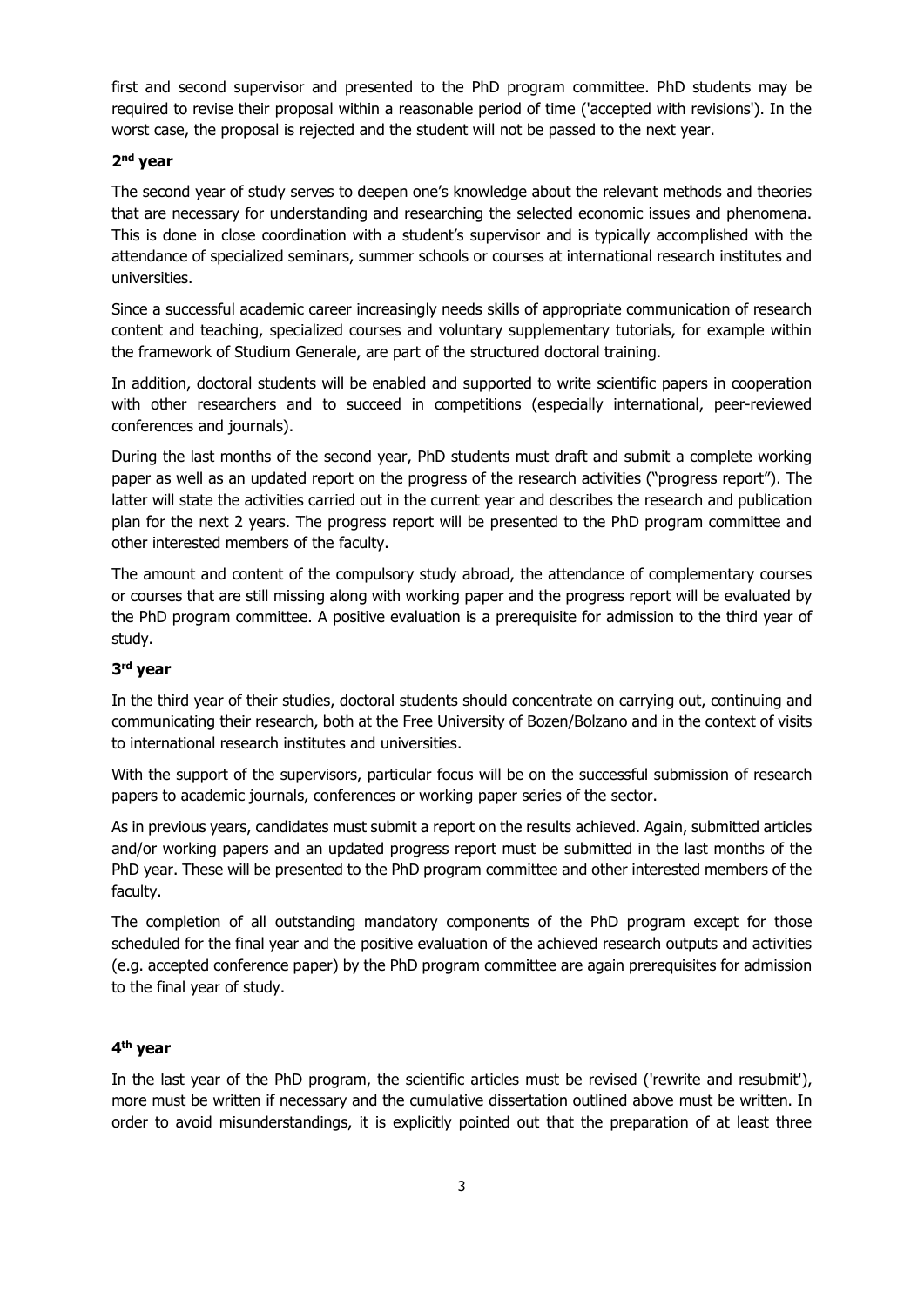research papers is expected, i.e. independent and distinguishable research papers that have either been successfully submitted to journals in the field or are at least in the supervisors' opinion worthy of publication. Candidates will receive clear instructions regarding the publication strategy from their supervisors and from the PhD program committee.

In the case of multiple authorships, the doctoral candidate must ensure that the personal contribution recognized by the other authors exceeds 1.5 for three contributions  $(=$  > 50%).

Ideally at least one article will have been published or accepted for publication in a "ANVUR A journal" [\(www.anvur.it](http://www.anvur.it/) ) by the time the dissertation is submitted.

PhD students will also be encouraged and supported to prepare for the job market. It should be stressed that the academic job market is highly competitive.

# **PhD Teaching activities:**

In the following paragraphs an overview is provided regarding the mandatory courses of the PhD program (for details refer to syllabi).

## Career orientation and scholarly ethics (1 CP)

On the one hand, the introductory lecture presents especially scholarly career options and paths and criteria which will be applied by employers. Due to the increasing competition among scholars, but also due to the increased transparency, several cases of unethical behavior, also by social scientists, have been highlighted recently. The introductory course sheds light on the problem and offers orientation with regard to different forms of possibly unethical behavior of scientists and researchers.

# Philosophy of Science (3 CP)

Following a consideration on the incentives to do "bad science" in the system of academic publishing, the module introduces to a fundamental reflection on scientific explanatory models and, more generally, on hypothetical thinking. Based on a discussion of the main positions of contemporary theory of science, the following questions will be asked with respect to economic theory: What is a hypothesis or basic assumption? What is an operative concept? What is the scope and what are the implications of a scientific definition? To what kind of hazard is model building exposed? The discussion of these questions aims, not least, at raising the awareness of the scientist's responsibility in society.

# Basic Statistical and Econometrics Methods (6 CP)

The course starts with a focus on concepts and methods of data collection and management. Building on this, the main part of the course is devoted on data analysis. In this context, an overview of relevant methods, especially linear regression and panel data models applying important software programs (e.g. STATA and R) is given. The course emphasizes an application orientation by using examples from economics and management.

## Basic Economic and Management Theories (4 CP)

In many economics journals, successful applications require applying theories to describe the object of research and to derive propositions and hypotheses, as well as developing or at least testing these theories in one's own studies. General economic theories such as agency theory, transaction cost theory or property rights theory are also frequently applied in the field of management, as are more behaviorbased theories such as the theory of planned behavior or theories of behavioral decision-making in economics. Therefore an overview is offered for both doctoral programs.

Advanced Quantitative Methods (6 CP)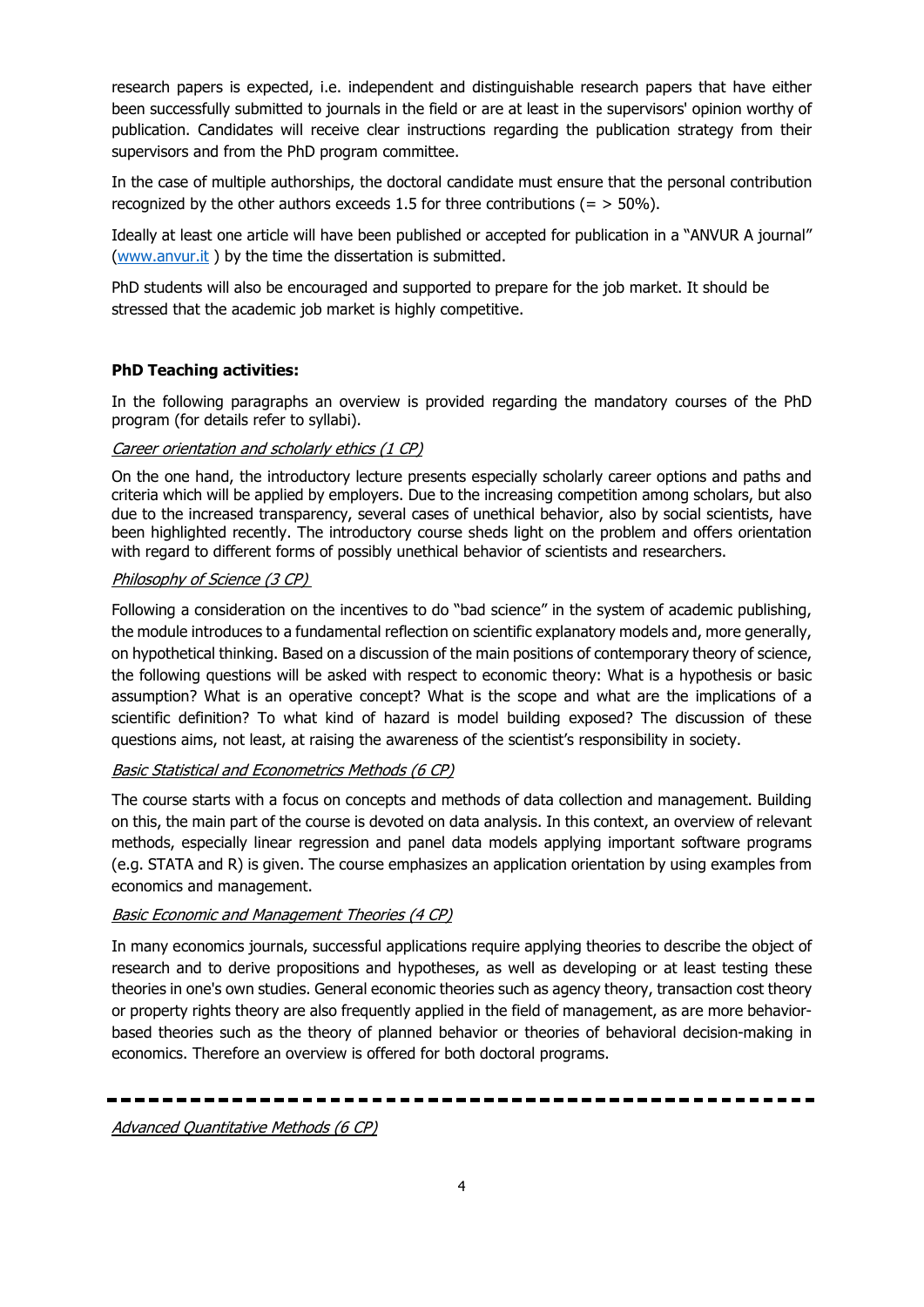This course divided in modules reviews advanced quantitative methods and procedures (including related software) for economics and finance, such as time series modelling, pricing, optimization, uncertainty. Part of the teaching will also be devoted to the topics of big data and machine learning.

#### Advanced Theories: Finance, Macroeconomics and Microeconomics (9 CP)

The course introduces the latest economic and financial theories. The course in the three modules advances master level knowledge by presenting new theoretical developments in finance, macroeconomics and microeconomics.

#### Applied Microeconomics, Finance and Accounting (9 CP)

This course will focus on empirical analysis. The modules of the course will cover behavioral and experimental economics; empirical finance; risk evaluation and ambiguity; and corporate disclosure.

#### Writing and reviewing academic articles (2 CP)

In this seminar-based course, doctoral students will learn about the particularities of academic writing and the publication and review process. The aim of the course is to develop the skills (structure, technique and process) of scientific writing in English by analyzing concrete cases. The learning of scientific writing, especially in English, is mainly promoted by the PhD student's supervisor for the specific fields.

#### **Research Seminars:**

Active attendance at the research seminars offered each academic year (guest lectures by leading scientists in the faculty's research areas) is highly recommended. The supervisor of each doctoral student may decide to make attendance mandatory and he or she may propose the awarding of credits.

#### **Special research areas of the PhD program:**

#### Economic Policy Analysis

This research area analyses, from an economic perspective, current phenomena and issues with high relevance for political decisions at regional, national and international level. Relevant topics include immigration, the economics of altruism, racial discrimination, health economics and policy, climate policy, the impact of policy on economic choice and development, economic literacy, agricultural policy and environmental regulation. Quantitative and qualitative methods are used to achieve valid results and provide concrete policy recommendations.

#### Financial Markets and Regulation

On the basis of theoretical, quantitative and empirical work, financial and information management processes and institutions that influence decision-making are analyzed. The research focuses on the role of institutions such as financial analysts, auditors, rating agencies and financial markets in corporate decision-making.

#### Quantitative Methods and Analysis of Big Data

The use of big data to answer economic/financial questions is the subject of research. Both the methodological part with the study of new econometric/mathematical/statistical methods to process large databases and the empirical part where these methodologies are applied are developed. Attention is also paid to the development of software packages.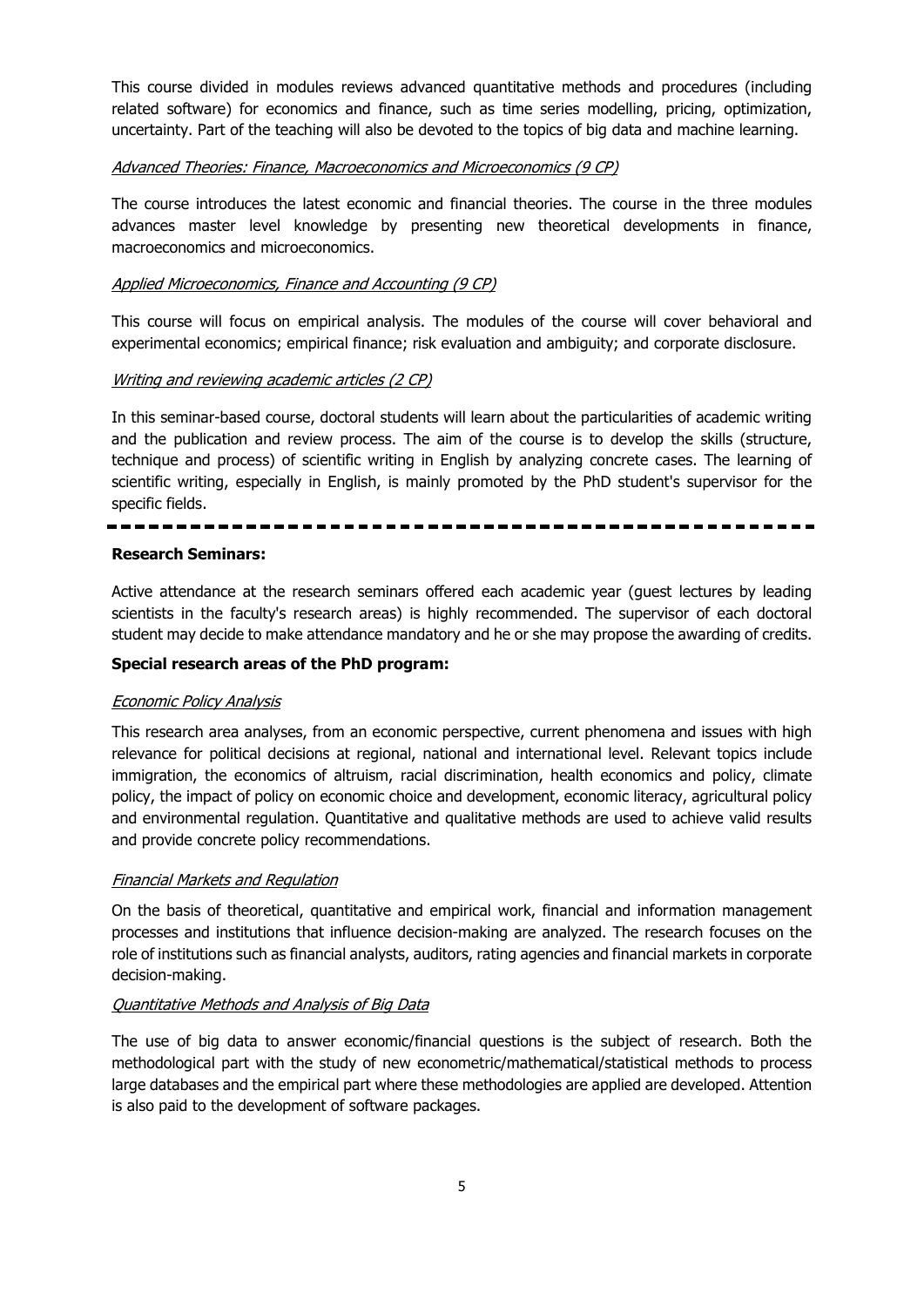#### Energy Economics

Energy markets have experienced exceptional changes in the last decade and the revolution is supposed to continue in the future. The research focuses on market formation, modelling and predicting energy commodity prices and quantities, understanding energy financial markets.

#### **Research orientation at the Faculty of Economics and Management:**

The Faculty of Economics and Management has an international orientation and offers a wide range of research opportunities in relevant economics and finance fields within the framework of the three special research areas mentioned above and the faculty's research clusters. Exemplary research topics are regularly updated and published. Collaboration on internal and external research projects is encouraged. It should be noted that topics outside of these subject areas can only be supervised in exceptional circumstances.

Research at the Faculty of Economics and Management can be characterized as international, interdisciplinary, and with methodological rigor.

Faculty members have strong networks in their specific research area of the scientific community, which allows for engaging PhD students in multiple ways with the academic community.

Additionally, the PhD program committee includes four external members from international institutions, who have numerous publications in renowned scientific journals, an extensive scientific network and experience, from which doctoral students can benefit on request.

Interdisciplinary research is encouraged in various ways. We expect PhD candidates to be open-minded. The Free University of Bozen-Bolzano, located in the Euroregion Tyrol-South Tyrol-Trentino, offers specific opportunities for interdisciplinary research.

The foundation of producing relevant research is competence and rigor with regard to theoretical and methodological approaches and techniques. PhD students are educated in advanced quantitative and qualitative research methods. In addition, they will be learn the main economic and management theories, which will be further developed and applied by Phd-students independently during their research activity.

# **Benefits of the PhD program for external stakeholders:**

The PhD course has the potential to attract high quality lecturers and researchers to South Tyrol and Italy, which gives the program added value. Thanks to the involvement of doctoral students in the Faculty's research macro-areas, concrete results are expected that can be transferred to the regional level, the public administration and the South Tyrolean economy.

## **Admission procedure and requirements:**

Candidates who are about to complete their studies but do not yet hold a Master's degree (120 ECTS credits) or an equivalent foreign title can be provisionally admitted to the selection process. However, they must match the formal admission requirements by means of a current and certified grade sheet of their university and obtain the required titles (including the required grade point average) within the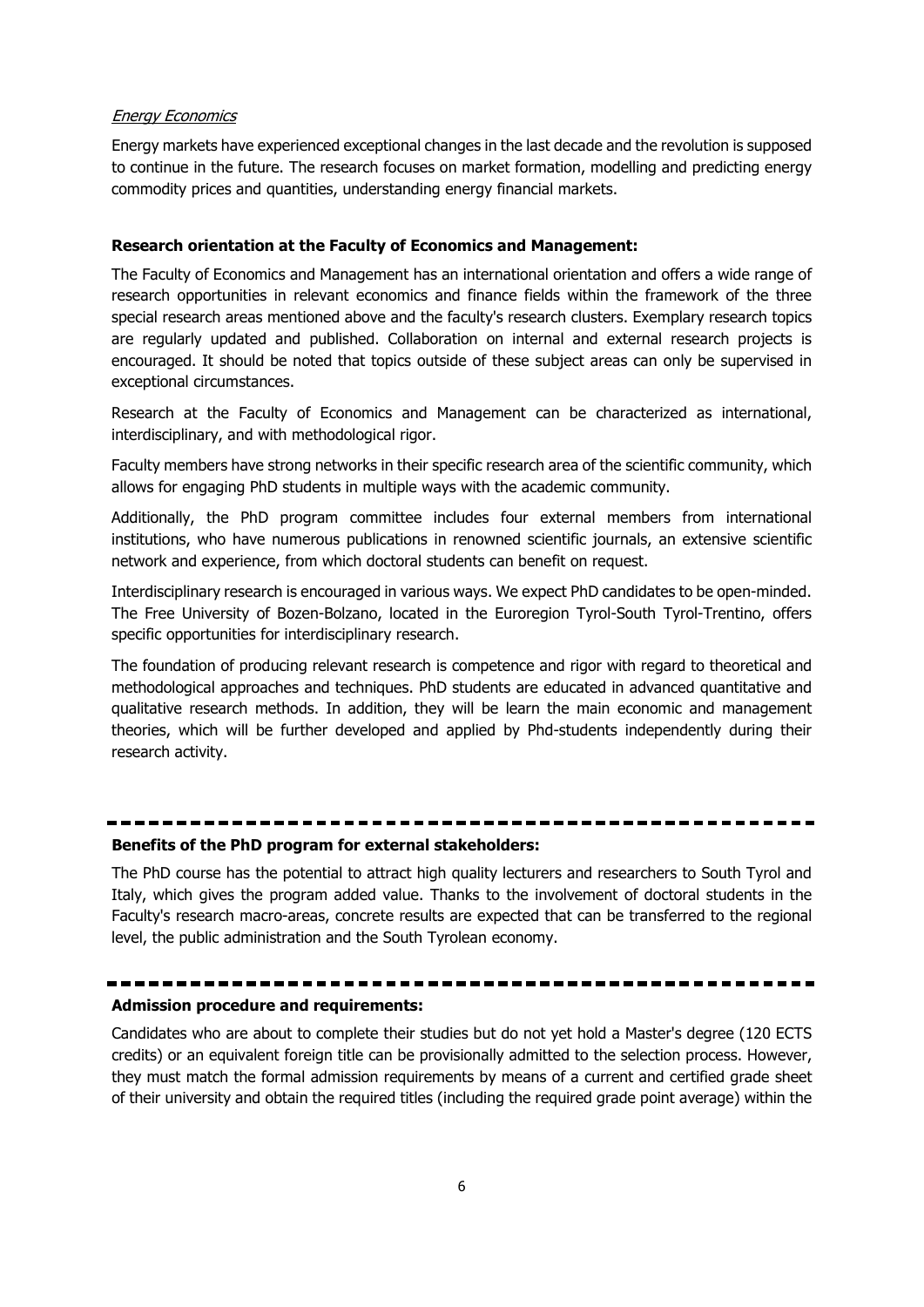31st October of the year in which the admission process takes place. If this is clearly impossible, the candidate will be excluded from the admission process.

The selection committee may establish evaluation sub-criteria until the expiry date of the call. However, these sub-criteria must be submitted before the central PhD Office provides the selection committee with the list of candidates admitted to the selection procedure.

The selection relies on the evaluation of qualifications and exams.

The selection committee can assign up to a maximum of 100 points.

The selection is open to candidates who meet the following requirements:

a) Master's degree in the indicated degree classes (LM-16, LM-18, LM-40, LM-56, LM-62, LM-63, LM-76, LM-77, LM-82, LM-83, LM-31) or equivalent qualification with a final mark of at least 100/110 in the Italian grading system. For the conversion of foreign grades the selection committee will adopt the following formula:

 $Voto = V-Vmin$   $*$  (lmax-lmin) + lmin Vmax - Vmin

V= grade to be converted (voto da convertire)

- Vmin= minimum passing grade at the foreign university (voto minimo per la sufficienza dell'Università di provenienza)
- Vmax= highest final grade at the foreign university (voto massimo dell'Università di provenienza)
- lmin= minimum passing grade at italian universities (voto minimo per la sufficienza delle Università italiane): 66/110
- lmax= highest final grade at italian universities (voto massimo delle Università italiane): 110/110

In the case of candidates not yet in possession of the master's degree a grade point average of at least 27/30 on the Italian scale is required for the examinations taken as part of the master's degree or equivalent qualification.

b) adequate language skills:

Applicants whose mother tongue is not English must document their language skills by presenting a language certificate (minimum level C1), such as TOEFL, IELTS or the First Certificate in English (grade "A") - recognized by the Language Centre of the Free University of Bozen/Bolzano [\(https://www.unibz.it/assets/Documents/Languages/unibz-recognised](https://www.unibz.it/assets/Documents/Languages/unibz-recognised-language-certificates-2019-2020.pdf)[language-certificates-2019-2020.pdf](https://www.unibz.it/assets/Documents/Languages/unibz-recognised-language-certificates-2019-2020.pdf) ). Knowledge of English may also be demonstrated by qualifications (secondary school/bachelor/master) related to a program held entirely in English. In this case, Italian and EU candidates must declare this on the pre-enrolment portal. Non-EU citizens must upload a copy of their diploma and any additional documentation indicating the language of instruction related to the foreign qualification. Candidates demonstrate their language proficiency in the application portal (in the section "upload language certificates" and/or "enroll for language exams") after they have created an application in the section "create/manage applications".

Applicants must enclose the following documents with their application, otherwise they will be excluded from the evaluation and selection process: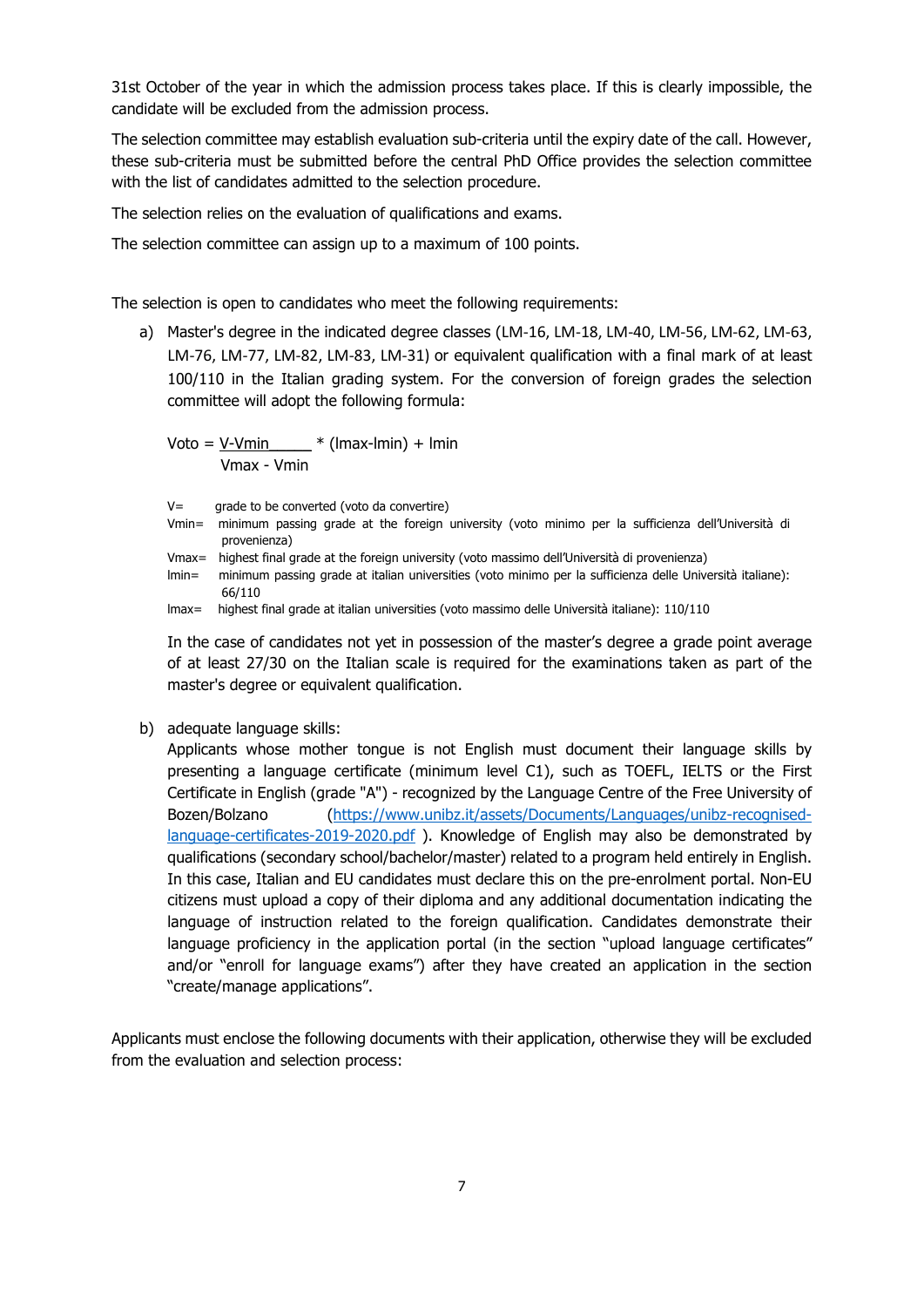- a) **Master degree certificate/exam transcript** with grade point average: in the case of a master's degree awarded at an Italian university, certificates **need to** be replaced by a self-declaration or diploma supplement.
- b) **Language certificate** for English: if certificates were issued by Italian public institutions, a self-declaration must be uploaded in the portal. If certificates were issued by foreign public institutions, a scanned copy of the original certificate must be uploaded in the portal.
- c) **Curriculum vitae**
- d) Two recent **letters of reference** from current or former professors, supervisors of theses or employers, which have been specifically prepared for the application to this PhDprogram
- e) A **research statement in English** (pdf-format, max. **1,200 words** plus bibliography, tables, graphs, if applicable), which is scientifically rigorous and highlights the applicant's particular research interest and possible research questions as well as conceptual and methodological approaches. The research interests expressed in the research exposé must be related to the research priorities of the faculty and take into account the availability of supervisors in the proposed research area.
- f) payment of the **registration fee for the selection procedure.**

All documents must be submitted in English (including copies of official certificates if they are in languages other than English, German or Italian), otherwise the applicant will be excluded from the evaluation and selection process without further consultation.

## **Other documents/qualifications (recommended, if applicable)**

Publication list if relevant; preferably with respective links to the full-text. Certificates of special courses or awards and special achievements of relevance with regard to the PhD program.

## **SELECTION PROCEDURE**

The selection procedure takes place in two stages:

## **Stage 1: Evaluation of the candidates' scientific qualification and suitability on the basis of written documents (qualifications) (max. 70 points).**

The selection committee examines and evaluates the following elements:

- a) The **Master's final grade** or the grade point average of examinations taken in the Master program (in the case of candidates not yet in possession of the master's degree) (total max. 5 points).
- b) **Closeness of previous education** and qualifications to the subject content of the PhDprogram in Economics and Finance, i.e. scientific proximity (max. 25 points).
- c) **Quantity and quality of scientific publications and/or research-related work experience** (only those that match the subject content of the PhD-program in Economics and Finance will be considered), if this represents added value for the PhD program and the targeted research area (total max. 5 points).
- d) **Comprehensive evaluation of the curriculum vitae and letters of recommendation**. If the candidate has a very good GMAT or GRE test (not older than five years), it will be credited here. (total max. 20 points).

Candidates who do not reach a threshold of **35 points** (out of 55 points) in the evaluation of criteria a) to d) are **declared ineligible** at this stage and their research statement is not evaluated.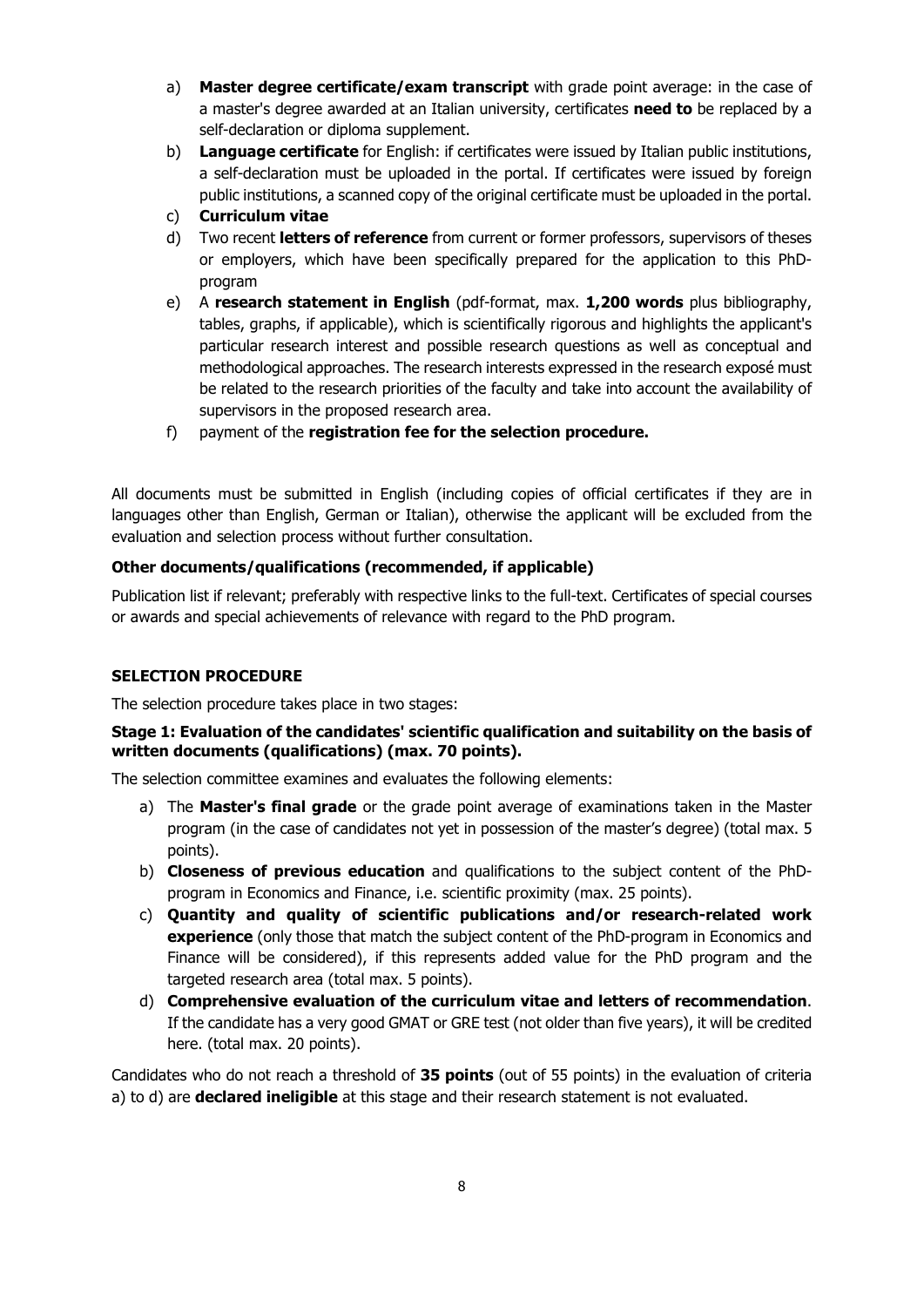e) **Evaluation of the research statement** by designated or potential supervisors and/or other experts in the research field (max. 15 points)

Candidates who reach **at least 45 out of max. 70 points** in the assessment of criteria a) to e), including **at least 10 points for the assessment of the research statement** under e), will be admitted and invited to the personal interview.

# **Stage 2: Personal interview (max 30 points)**

The further assessment of applicants' qualifications and their suitability for research is based on an interview (oral examination) (max 30 points).

During the interview, the selection committee will assess the following elements in particular:

- The applicant's preparation, education and specific suitability for academic research in the field of Economics at the Faculty of Economics and Management.
- The ability of the candidate to present his/her research interest and ambition and corresponding competencies and skills in a convincing manner in English.

## **Results**

Applicants are considered suitable if they score at least 20 out of max. 30 points for the interview (oral examination) and a total of 65 out of max.100 points.

Based on the evaluation procedure described above, the selection committee will rank candidates eligible for admission to the PhD program and the scholarships according to the number of points they have achieved.

In the case of equal ranking, the younger candidate (age) has priority.

The ranking of the winners will be published on the digital notice board and on the website of the Free University of Bozen-Bolzano **within August 5th, 2022.**

#### **Selection committee**

The selection committee consists of the following members:

Prof. Giacomo De Luca (Head), Prof. Francesco Ravazzolo, Prof. Federico Boffa, Prof. Claudia Curi. Substitute member: Prof. Linus Siming, Prof. Steven Stillman

Additional member with consultative vote for the received applications, which explicitly refer to the scholarship financed by the Alperia Trading GmbH: Dr. Diego Ganz or a substitute member appointed by his institution.

#### **Examination/interview dates:**

| <b>Description</b>                                            | <b>Date</b>                       | Place (if personally, otherwise<br>online) |
|---------------------------------------------------------------|-----------------------------------|--------------------------------------------|
| Online Interviews with short-<br>listed, qualified candidates | 14th July 2022<br>(no exceptions) | Via TEAMS or Zoom                          |